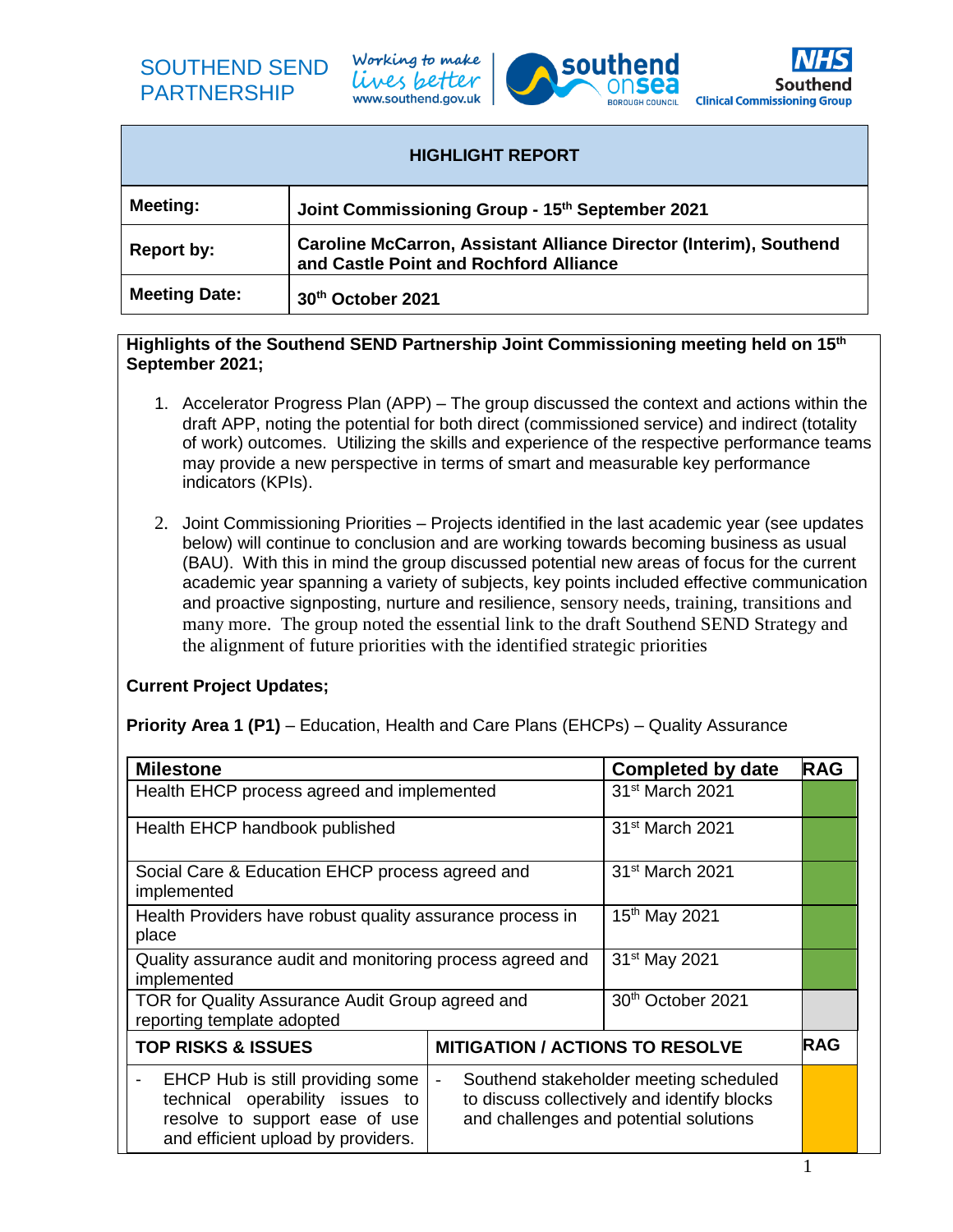Working to make Lives better





|                                                        | Health representation on national Liquid<br>Logic forum to discuss technical glitches<br>and update requirements.<br>Wider risks captured through full project<br>plan. |  |
|--------------------------------------------------------|-------------------------------------------------------------------------------------------------------------------------------------------------------------------------|--|
| Capacity to complete additional<br>data entry workload | EHCP Hub development reported across<br>$\overline{\phantom{a}}$<br>wider SENDOPs action plans for progress<br>reporting against key milestones.                        |  |

| Proposed priorities and activities for next period                                                                                                                            |                                 |
|-------------------------------------------------------------------------------------------------------------------------------------------------------------------------------|---------------------------------|
| <b>Activity and outcome</b>                                                                                                                                                   | By when                         |
| Meeting with key individuals to review the overarching<br>quality assurance quality assurance process for EHCPs to<br>ensure a common understanding, finalize TOR etc.        | October 31 <sup>st</sup> , 2021 |
| Hub review meeting to identify what is working well and<br>any challenges to functionality or access, clarity what<br>cannot be easily overcome and seek potential solutions. | October 31 <sup>st</sup> , 2021 |

## **Priority Area 2 (P2)– Joint Commissioning of Therapies – The Balanced System**

| <b>Milestone</b>                                                                                                                                                                                                                                                                                                                                                                                                                                                                                                            |                                        | <b>Completed by date</b>       | <b>RAG</b> |
|-----------------------------------------------------------------------------------------------------------------------------------------------------------------------------------------------------------------------------------------------------------------------------------------------------------------------------------------------------------------------------------------------------------------------------------------------------------------------------------------------------------------------------|----------------------------------------|--------------------------------|------------|
| Mapping SLT, OT, PT for providers, commissioning, schools<br>and families                                                                                                                                                                                                                                                                                                                                                                                                                                                   |                                        | 31 <sup>st</sup> August 2021   |            |
| Analysis and recommendations complete for all areas<br>including education to inform new system model                                                                                                                                                                                                                                                                                                                                                                                                                       |                                        | 30 <sup>th</sup> November 2021 |            |
| Develop a Proposed model/framework for the<br>implementation of the balance system for Essex                                                                                                                                                                                                                                                                                                                                                                                                                                |                                        | 31 <sup>st</sup> January 2022  |            |
| Develop the business case with clear outcomes for families<br>in Essex                                                                                                                                                                                                                                                                                                                                                                                                                                                      |                                        | 1 <sup>st</sup> March 2022     |            |
| Governance, procurement and commissioning of any new<br>models or ways of working for Essex                                                                                                                                                                                                                                                                                                                                                                                                                                 |                                        | 30 <sup>th</sup> June 2022     |            |
| Develop performance and analysis dashboard                                                                                                                                                                                                                                                                                                                                                                                                                                                                                  |                                        | 30 <sup>th</sup> June 2022     |            |
| Go live                                                                                                                                                                                                                                                                                                                                                                                                                                                                                                                     |                                        | 1 <sup>st</sup> September 2022 |            |
| <b>TOP RISKS &amp; ISSUES</b>                                                                                                                                                                                                                                                                                                                                                                                                                                                                                               | <b>MITIGATION / ACTIONS TO RESOLVE</b> |                                | <b>RAG</b> |
| All providers are actively engaged in this<br>Slippage in time scales<br>for<br>$\qquad \qquad \blacksquare$<br>completion<br>of<br>actions<br>and<br>work.<br>achievement of milestones<br>Wider provider staff body engagement with<br>work is noted in wider planned actions.<br>Variation in capacity to undertake<br>$\overline{\phantom{0}}$<br>Balanced System mapping work<br>Wider risks captured through full project<br>$\sim$ .<br>therapy and<br>school<br>plan.<br>across<br>provider settings due to ongoing |                                        |                                |            |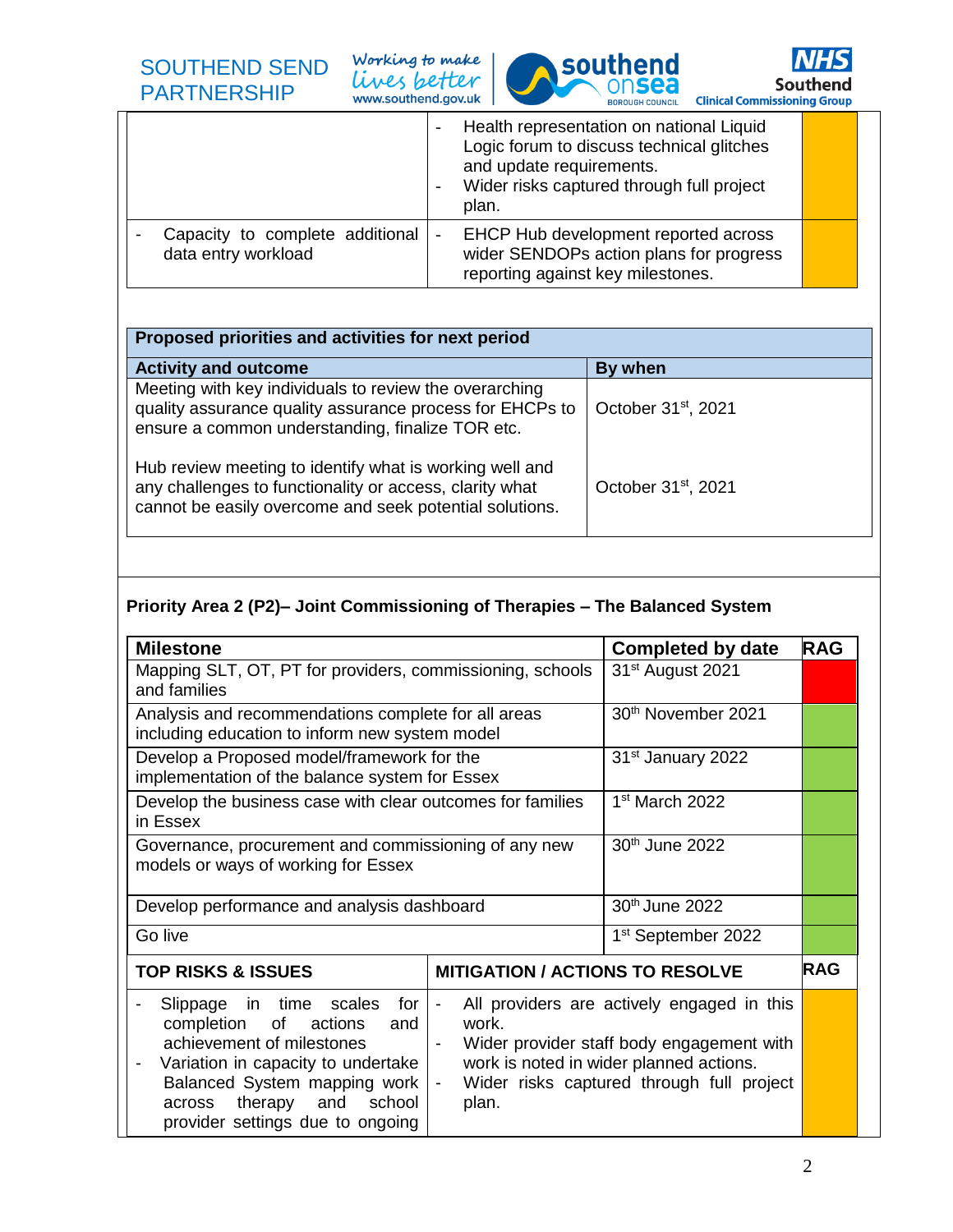SOUTHEND SEND PARTNERSHIP

Working to make lives better www.southend.gov.uk





| Covid redeployments/reset and<br>measures to adjust provision.                                              |        |                                                                           |  |
|-------------------------------------------------------------------------------------------------------------|--------|---------------------------------------------------------------------------|--|
| School capacity to engage may  <br>be limited due to competing<br>pressures - particularly due to<br>Covid. | $\sim$ | Ongoing monitoring via Project Group.<br>Communication strategy in place. |  |

The Balance System project takes a whole system approach to delivery of effective, high quality therapies. By utilising all available resources i.e. early years settings, schools, community health providers, voluntary sector etc., the balance system aims to embed universal, targeted and specialist approaches to ensure early identification of need and the right support at the right time and in the right place.

This project is taking a whole Essex approach and includes health, care and education partners across the Southend, Essex and Thurrock footprint, all of which have made a positive commitment to engage in this initiative and are doing so proactively. However, it is important to highlight that team capacity at a time where all services are working under extreme pressure is limited and this has led to slippage in all milestones including the completion of service mapping, *the timelines in the milestones above have been adjusted to accommodate the delay in line with the overarching project plan.*

The Multi-school's council are involved to lead on young people's engagement. The Southend SEND Independent Forum (SSIF) are actively attending regular meetings for this work.

| Proposed priorities and activities for next period                                                                                                               |                                |  |
|------------------------------------------------------------------------------------------------------------------------------------------------------------------|--------------------------------|--|
| <b>Activity and outcome</b>                                                                                                                                      | By when                        |  |
| <b>Engagement Programme;</b><br>Parent & Family Engagement<br>$\omega_{\rm{max}}$<br><b>Schools Engagement</b><br>Wider Stakeholder Engagement (incl. VCS, NDCS) | 30 <sup>th</sup> November 2021 |  |
| The next Joint Commissioning meeting will see a deep dive<br>into the project, activities and outcomes so far and next<br>steps                                  | 30 <sup>th</sup> November 2021 |  |

**Priority Area 3 (P3)** Multi-agency 0-19 neuro-developmental pathway.

| <b>Milestone</b>                                                                                                                          | <b>Completed by date</b> | <b>RAG</b> |
|-------------------------------------------------------------------------------------------------------------------------------------------|--------------------------|------------|
| Governance & Accountability – Project Initiation - to embed<br>a multi-agency triage of all referrals for neurodevelopmental<br>concerns. | Complete                 |            |
| Initiation & Planning - Service model, outcomes and pathway<br>co-production.                                                             | Mid-April 2021.          |            |
| Section 75 Agreement - formalised.                                                                                                        | 30th April 2021          |            |
| Mobilisation of staff to new service team.                                                                                                | April-May 2021           |            |
| Delivery - Go Live                                                                                                                        | 30th June 2021           |            |